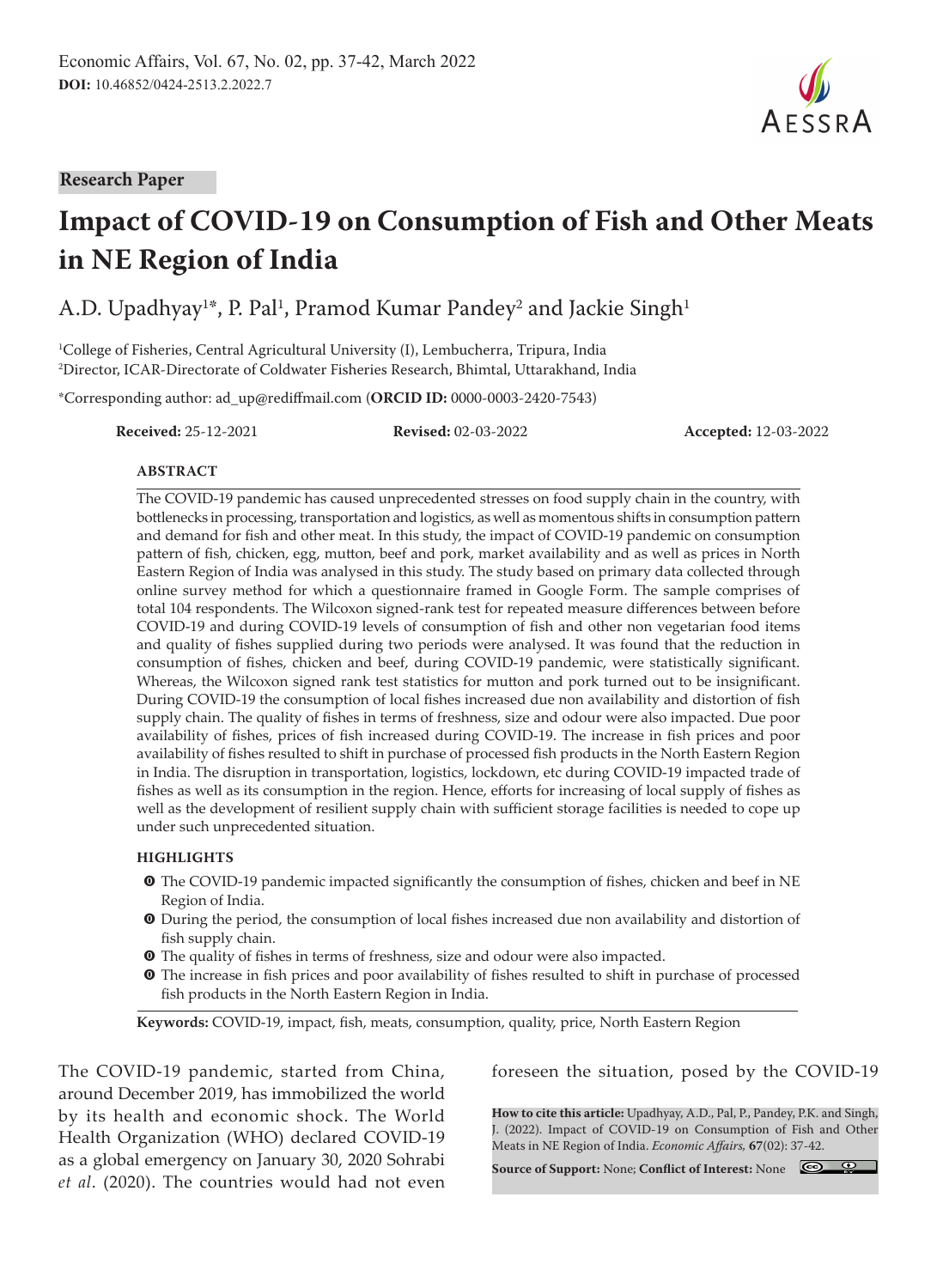for which there was no full proof solution or even mechanism to cope up with the pandemic situation. To deal with the emergent situation countries adopted complete lockdown with available medical facilities at the top priorities to save the life of the people. The prolonged lockdown, thereafter unlock in phased manner completely distorted the economies of the world. Like other countries of the world, Indian economy was also impacted badly by this pandemic. The International Monetary Fund (IMF) growth forecasted for India that the country's economy would contract 10.3% in 2020- 21 Economic Times (October 2020). The Centre for Monitoring Indian Economy (CMIE) also reported that the unemployment rate in India might spike to 23 percent India Today (2020). As per a report of International Labour Organization, in India, with a share of almost 90 per cent of people working in the informal economy, about 400 million workers in the informal economy were at risk of falling deeper into poverty during the COVID-19 crisis ILO (2020).

Fishes are one of the major nutritious parts of the global food chain and key source of employment generation among the rural coastal people. Fish and fish products are one of the most traded food products throughout the world, involving 38 percent international trade FAO (2020). Decreased consumer demand, lower supplies, and interference in supply chains directly affect the people engaged in the industry such as fisherman, fish processor, fish vendors, suppliers and transport workers Purkait *et al*. (2020). The COVID-19 pandemic might negatively affect livelihoods, food security and nutrition for populations that rely on aquatic animals as a source of food or income Bondad Reantaso *et al.* (2020). The severity of impacts on commodities for domestic markets depends on local consumers' purchasing power and food substitution for farmed products. Unemployment has affected incomes and consumption patterns. People might find products such as eggs and canned fish more affordable than farmed fish FAO (2020).The Southeast Asian region has been a major contributor to the world's total fish production, and most of the region's fish and fishery products are traded in the international markets as well as in the domestic/ local markets. However, the spread of the COVID-19 throughout the world, impacted on the region's fish production from marine capture and aquaculture

as well. Fishing operations at sea had encountered difficulties due to the national lock-down measures in many countries that prohibited fishers from going out to sea for catching fishes. The Indian shrimp industry would incur an approximate economic loss to the tune of 1.50 billion USD for this year alone Kumaran *et al.* (2020) .

India is the second largest fish producing country in the world, with 6.56percent of global production GoI (2019). Around 14.5 million people are engaged in fisheries and its allied activities NFDB (2019) in India, and it has been estimated that around 60percent of the total population consume fish Shyam (2016). Fisheries sector of the country contributes about 1.1 percent to the overall GDP and 5.23 percent to the Agricultural Gross Value Added (GVA). The fish is a main source of protein for the people of north eastern region of the country. Also the small scale fish production, fishing operations, and fish and fish products trading are very important economic activities supporting livelihood to large number of households in rural as well as urban areas. The north eastern region of the country is highly dependent on imported fishes from other part of the country to meet the high demand of fishes in the region. Due to disruption in transportation, logistics and trade of fishes in the region, supply as well as consumption of fishes might also be impacted. Hence, an attempt was made to examine the potential impact of COVID-19 pandemic on the availability and consumption of the fishes and their close substitutes of animal sources of protein such as chicken, mutton, beef and pork in the region.

# **MATERIALS AND METHODS**

**Sampling and data collection***:* This study covered all the states of North Eastern Hill states such as Manipur, Tripura, Meghalaya, Mizoram, Arunachal Pradesh Nagaland and Sikkim. Keeping in view the limitations of personal interview method for data collection due to pandemic COVID-19, online survey method was used to collect primary data during September-October, 2020. A structured questionnaire including closed and open ended questions was framed using Google Form. A total of 104 responses from all the states of North East Region were received. The data pertaining to consumption pattern of fish, chicken, mutton, beef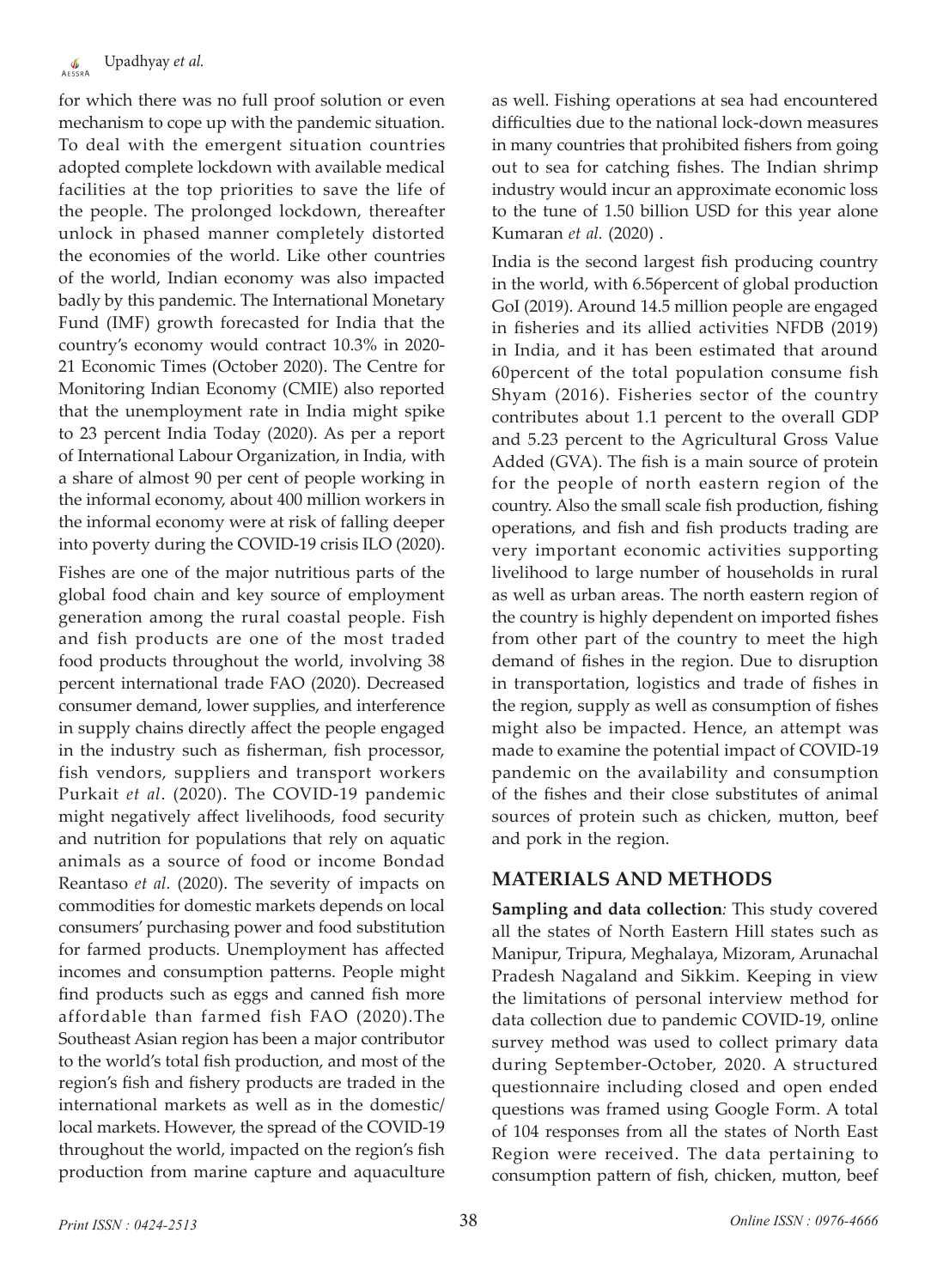and pork, market availability and as well as prices in North Eastern Region of India were collected and analysed in this study.

**Statistical analysis***:* Further, the responses in the Google forms were converted to the numeric values and analysed it using MS Excel and SPSS-22. We used the Wilcoxon signed-rank test for repeated measure differences between before COVID-19 and during COVID-19 levels of fish and other non vegetarian food items and quality of fishes supplied during two periods. The Wilcoxon signed rank is more powerful than the sign test because it considers the magnitude of the difference while the sign test does not. It uses more information from the sets of scores than the simple sign test Whitley and Ball (2002) .

# **RESULTS AND DISCUSSION**

An online survey based study was conducted on 'Impact of COVID-19 on Consumption of Fish and Other Meats in NE Region of India' and the results of the study have been presented under the following subheads.

**Socio-economic profile***:* The socio-economic profile of the respondents, including percentage of families belonging to different family size categories Yadav (2017) and income groups were analysed. It was found that about 54.46% households belonged to the medium family size category, whereas 42.42% households had small family with one to four members and only 3.96% family were found to have large family size (>8 members) (Fig. 1).



**Fig. 1:** Percentage of households belonging to different categories

Based on the monthly family income, respondents were classified into three categories such as low

income group ( $\langle \bar{\mathfrak{F}}$  33097.93), medium income group (₹ 33097.93 to ₹ 68712.57) and high income group  $\approx$  68712.57). The distribution of the households is represented in Fig. 2. Amongst the respondents, proportion of the medium income group was high (42.27%), followed by the low income group (34.02%) and high income group (23.71%).



**Fig. 2:** Distribution of household based on monthly family income

## **Impact of COVID-19 on consumption, quality of products and prices of fish and other meats**

**Consumption of fish and other meats***:* The fish and fish products are the key components to a healthy diet and are safe to eat. In north-eastern region of the country, fish and fish products are the main source of protein and other micro nutrients. In addition to fish and fish products, consumption of other non-vegetarian food items is also high in the region. In view of the impact on healthy diet during pandemic of COVID-19, this study was planned to examine status of availability and consumption and also the perceptions of the people about these sources of protein in north eastern region of India. Normally fortnightly consumption pattern of fish, chicken, mutton, beef and pork were reported to be 1.52, 1.44, 1.16, 1.43 and 1.42 kg per family, respectively (Table 1). However, level of fortnightly consumption of fish, chicken and beef during COVID-19 were reduced to 1.43, 1.35, and 1.41 kg per family, respectively. The difference in fortnightly consumption fish, chicken, mutton, beef and pork before COVID-19 and during COVID-19 was statistically tested using the Wilcoxon Signed rank test. The results obtained shows that the reduction in consumption of fishes, chicken and beef, during COVID-19 pandemic, were statistically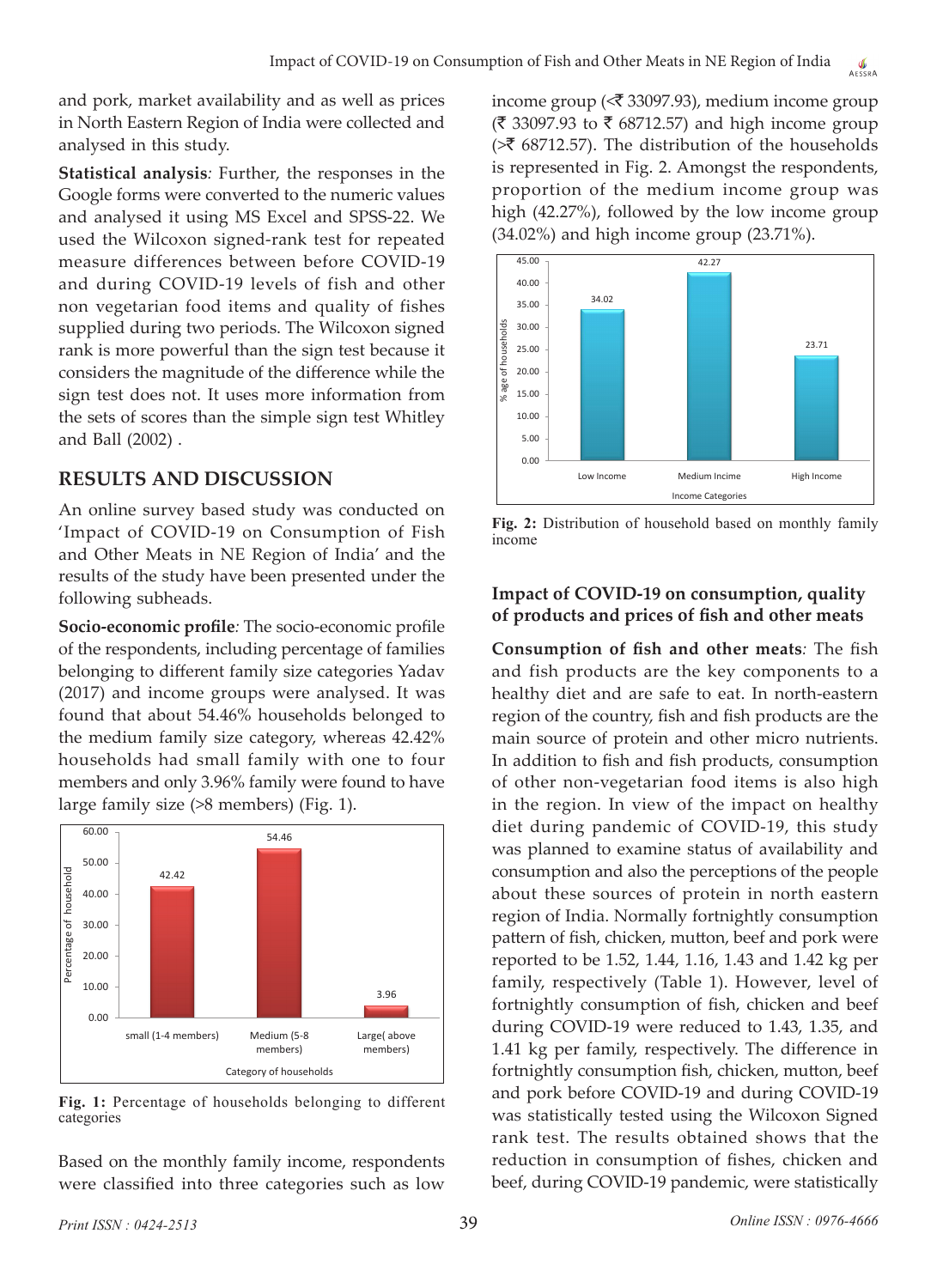|                | Food items | <b>Fortnightly Consumption Pattern</b>   |                                   |                   |                           |  |
|----------------|------------|------------------------------------------|-----------------------------------|-------------------|---------------------------|--|
| <b>Sl. No.</b> |            | <b>Before Covid-19</b><br>(in Kg/family) | During COVID-19<br>(in Kg/family) | <b>Wilcoxon Z</b> | Asymp. Sig.<br>(2 tailed) |  |
|                | Fish       | 1.52(0.713)                              | 1.43(0.741)                       | $-2.095$          | 0.036                     |  |
| 2              | Chicken    | 1.44(0.727)                              | 1.35(0.705)                       | $-2.225$          | 0.026                     |  |
| 3              | Mutton     | 1.16(0.699)                              | 1.2(0.661)                        | $-0.760$          | 0.447                     |  |
| 4              | Beef       | 1.43(0.638)                              | 1.41(0.695)                       | $-2.083$          | 0.037                     |  |
| 5              | Pork       | 1.42(0.724)                              | 1.45(0.906)                       | $-0.048$          | 0.962                     |  |

**Table 1**: Effect of COVID-19 on the consumption pattern of non-vegetarian food items in North East Region of India

*Figures in parentheses indicates SD.*

significant (Table 1). Whereas, the Wilcoxon signed rank test statistics for mutton and pork turned out to be insignificant. The reduction in consumption of fishes, chicken and beef might be due to distortion of supply chains, market availability, price, as well as peoples' fear for corona virus through food chains of these items. The lower impact of COVID-19 on consumption of mutton and pork might be due to less frequency of consumption and also local and short supply chain were relatively less impacted and also the availability as well as consumers considered it safer.

Further, the buying behaviour of household for fish, chicken, mutton, beef and pork were also changed during COVID-19 (Fig. 3). Before COVID-19, 88, 89, 30, 37 and 46 per cent households were used buy fish, chicken, mutton, beef and pork, respectively, but during pandemic of COVID-19, 84, 86, 24, 29 and 46 per cent households purchased fish, chicken, mutton, beef and pork, respectively. Hence, during COVID 19, reduction in quantity of consumption for fish, chicken and beef as well as proportion of households buying of these items were recorded.



**Fig. 3:** Change in households' purchases for fish and other meats before and during COVID-19

**Consumption of local and imported fishes***:* The perception of respondents towards toward fresh fish consumption categories during COVID-19 was also sought and analysed. It is clearly visible from the Fig. 4 that during the COVID-19, the consumption of local fresh fishes increased.



**Fig. 4:** Perception of respondents toward fresh fish consumption categories during COVID-19

This is mainly because of reduction in availability of imported fishes and the people hesitation for health hazard during COVID-19. Due to complete lockdown in view of pandemic of COVID-19, transportation of even essential food commodities in the north-eastern region of India was highly affected. The supply of food and non food items from the other parts of the region is crucial for the sustainability of region. The large quantities of fresh fishes are imported in the region on daily basis from the Andhra Pradesh, other states and also from Bangladesh and other Neighbouring Countries. Further, blockages to transport routes were particularly obstructive for fresh food supply chains that increased the levels of food loss and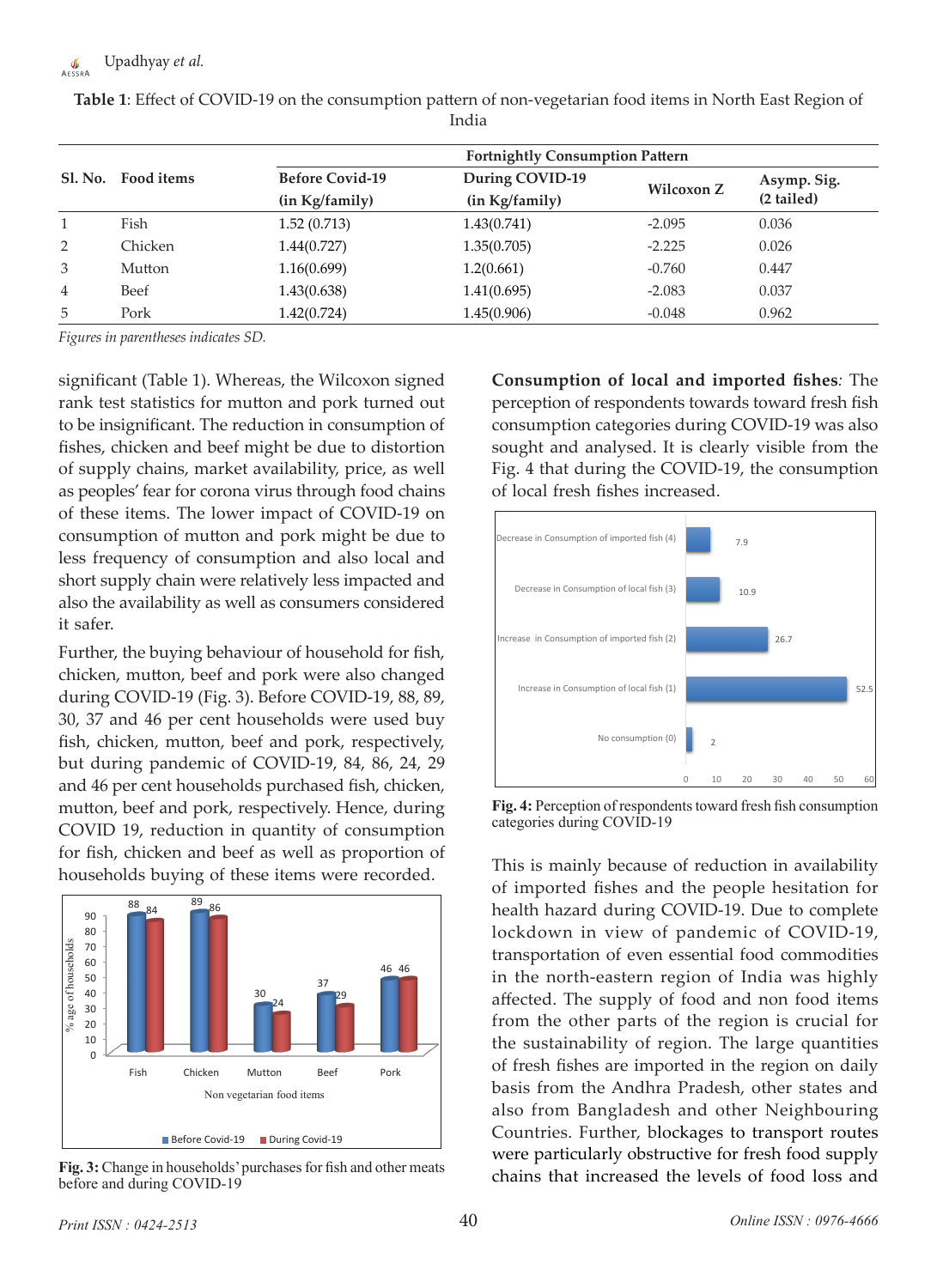waste. Fresh fish and aquatic products, which are highly perishable and transported to long distance with ice pack, were more at risk. The migration of labourers, engaged at various stages of supply chain of fresh fish, affected the availability of imported fishes in the fish markets of the north-eastern region.

**Market availability of quality of fishes***:* The effect of COVID-19 on the quality of fish available in the markets of NER was analysed using the Wilcoxon Signed rank test. It was found that the freshness of fish, size and odour were affected significantly due to COVID-19 pandemic, coupled with the lockdown which affected the supply chain of fishes in NER (Table 2).

**Table 2:** Effect of COVID-19 on the quality of fish available in the markets

| Sl. No. Quality variables<br>of Fish | Wilcoxon Z | Asymp. Sig.<br>(2 tailed) |
|--------------------------------------|------------|---------------------------|
| Freshness                            | $-4.795$   | 0.000                     |
| <b>Size</b>                          | $-5.520$   | 0.000                     |
| Odour                                | $-3.257$   | 0.01                      |

The ongoing pandemic of COVID-19, led to short and irregular supply of fishes in the Market, as a result the fish wholesalers and retailers were managing their sale through stored fish. The elongation of storage period, lack of cold chain for fresh fishes and poor availability of ice and other packaging materials during COVID-19 led to the availability of poor quality of fish to the consumers in the region.

**Price of fish***:* In this study, information on the fish prices during the COVID-19 was sought from the respondents and the majority of the respondents (84.2%) reported increase in the prices during COVID-19 (Fig. 5).



**Fig. 5:** Percentages of perceived response in fish price during COVID-19

The increase in fish prices could be attributed to disruption in supply of fishes from outside the states. Increase in prices of fish impacted the poor people from accessing the fresh fish.

**Consumption of processed fish products:** The disruption of transport facility during COVID-19 and poor infrastructural facilities for storage and handling of fresh fish, led to poor availability of fresh fish to the people. Whereas, processed fish products like dry fish, fermented dried fish (*Shidal*), smoked fish and canned fish are also in good demand in the north-eastern region of the country and the shelf life of these products differs. Though it is observed from Fig. 6 that higher proportion of respondents indicated no change in the consumption pattern of processed products during COVID-19, still a significant proportion of respondents were in opinion of little increase in consumption of dry fish, fermented fish smoked fish and canned fish during COVID-19. It was also reported by the Indian Express, 19 October 2020 that in Tripura, sale of fermented fish rose amid COVID-19 as people preferred fermented fish assuming it as natural immunity boosters.



**Fig. 6:** Consumption of processed fish in North East Region of India

# **CONCLUSION**

It is concluded from the above findings that the COVID-19 pandemics not only impacted consumption of fishes but also affected the market availability, quality of fishes, prices of fishes. The respondents were also perceived that during COVID-19 they shifted their purchase and consumption for processed fish products in the North Eastern Region in India. The disruption in transportation, logistics, lockdown, etc during COVID-19 impacted trade of fishes as well as its consumption in the region. Hence, efforts for increasing of local supply of fishes as well as the